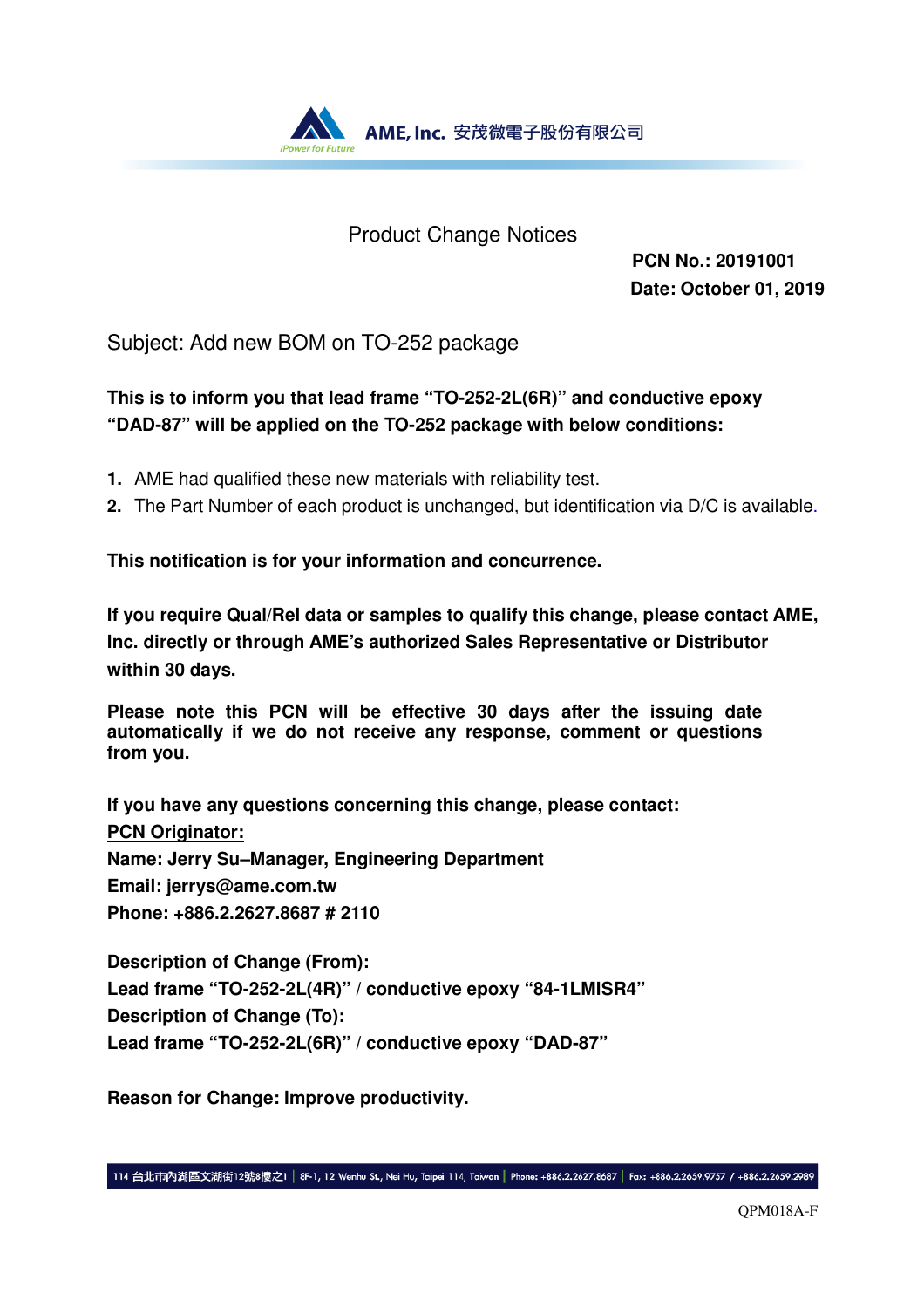

### **Change description of lead frame :**

#### **a. The change of LF design**

|               | Lead frame size(mm) | <b>Rows</b> | <b>Columns</b> | Amount |
|---------------|---------------------|-------------|----------------|--------|
| 4R lead frame | 240.80 * 58.00      |             | 28             | 112    |
| 6R lead frame | 250.00 * 67.50      |             | 28             | 168    |





 **4R(original) 6R(new)** 



114 台北市內湖區文湖街12號8樓之1 | 8F-1, 12 Wenhu St., Nei Hu, Taipei 114, Taiwan | Phone: +886.2.2627.8687 | Fax: +886.2.2659.9757 / +886.2.2659.2989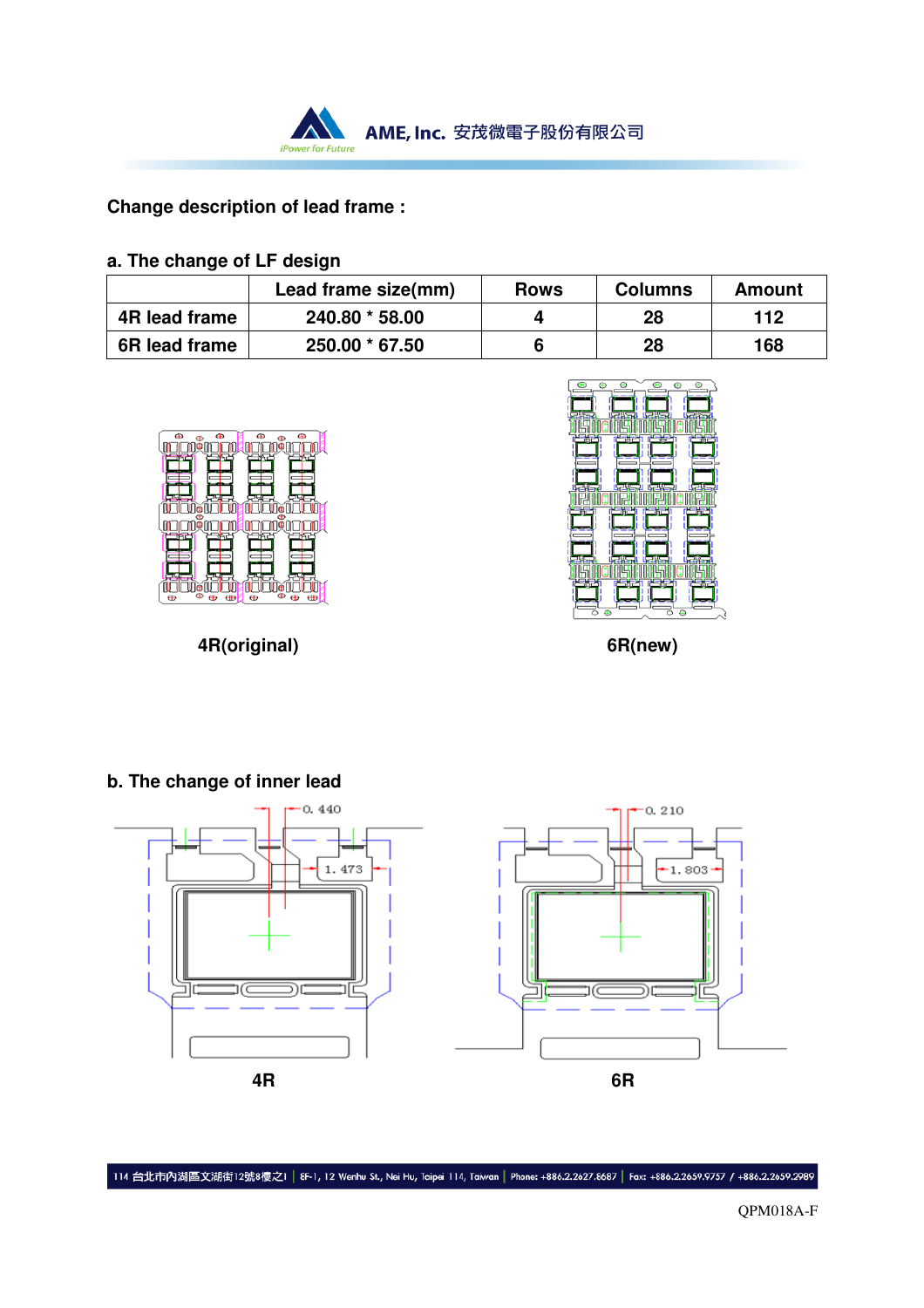AME, Inc. 安茂微電子股份有限公司 iPower for Future

### **c. The change of package outline**

**A** 





4R





6<sub>R</sub>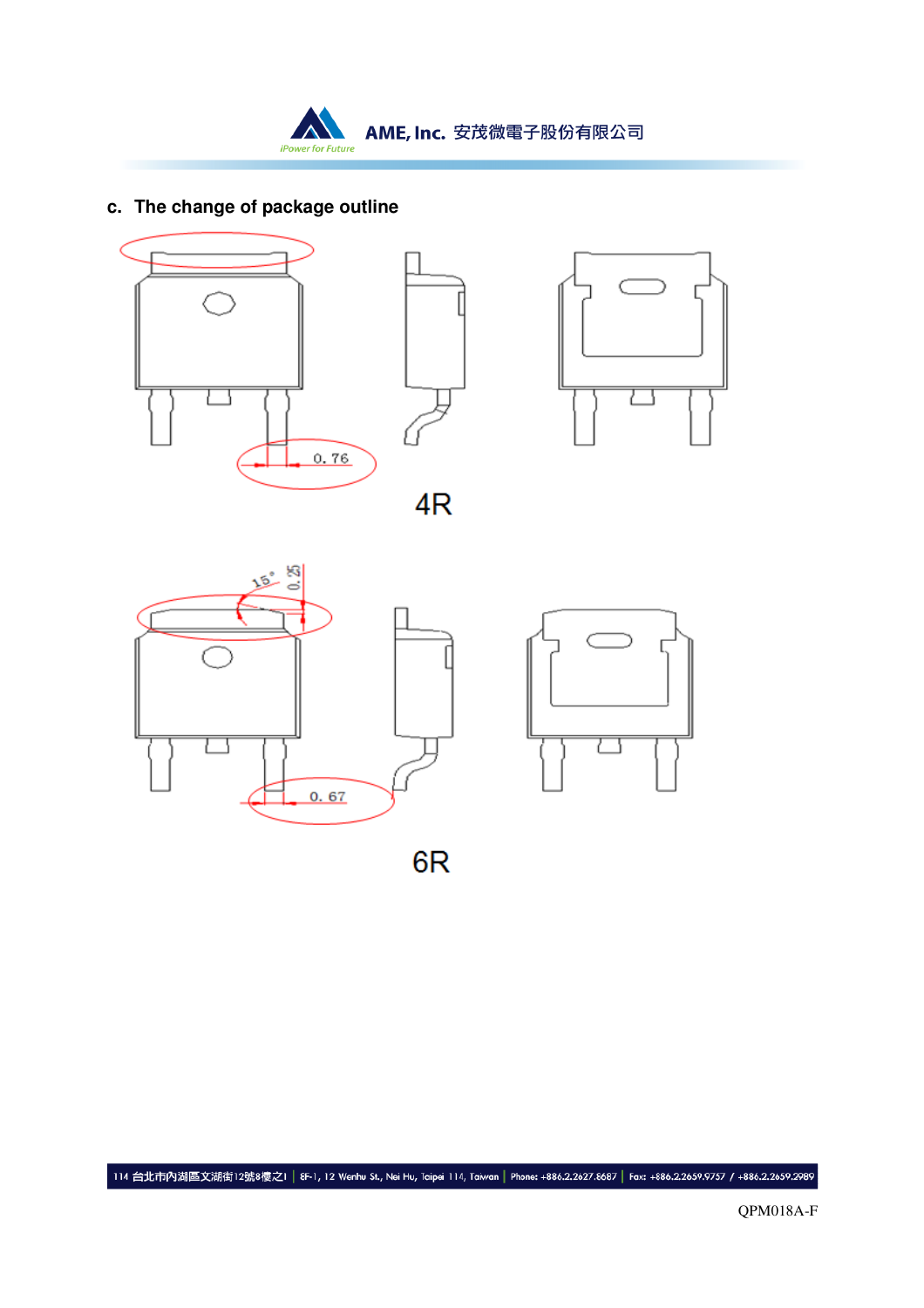

### **Qual/REL Plan Numbers: PR190401 Qualification:**

| <b>Test Item</b> | <b>Method</b>                         | <b>Description</b>                                                  | <b>Result</b> |
|------------------|---------------------------------------|---------------------------------------------------------------------|---------------|
| <b>MSL</b>       | <b>IPC/JEDEC</b><br><b>J-STD-020E</b> | 85/85 168 hours, IR-reflow 3 cycles<br>Peak Temp. = $260^{\circ}$ C | <b>MSL1</b>   |
| <b>HTS</b>       | <b>JESD22-A103E</b>                   | 150℃, 1000 hrs                                                      | <b>Pass</b>   |
| THT (85/85)      | JESD22-A101D                          | 85℃,85% RH, 1000hrs, without bias                                   | <b>Pass</b>   |
| <b>PCT</b>       | <b>JESD22-A102E</b>                   | 121℃, 100%RH, 205 kPa, 168hrs                                       | <b>Pass</b>   |
| <b>TCT</b>       | <b>JESD22-A104E</b>                   | $-65^{\circ}$ C ~ 150 $^{\circ}$ C, 1000 cycles, 30min/cycle        | <b>Pass</b>   |
| Solderability    | <b>J-STD-002D</b>                     | Temp.=260℃, Duration=5sec                                           | <b>Pass</b>   |
| IR-reflow        | <b>JESD22-A113F</b>                   | See IR reflow Profile, Perform 3 cycles test                        | <b>Pass</b>   |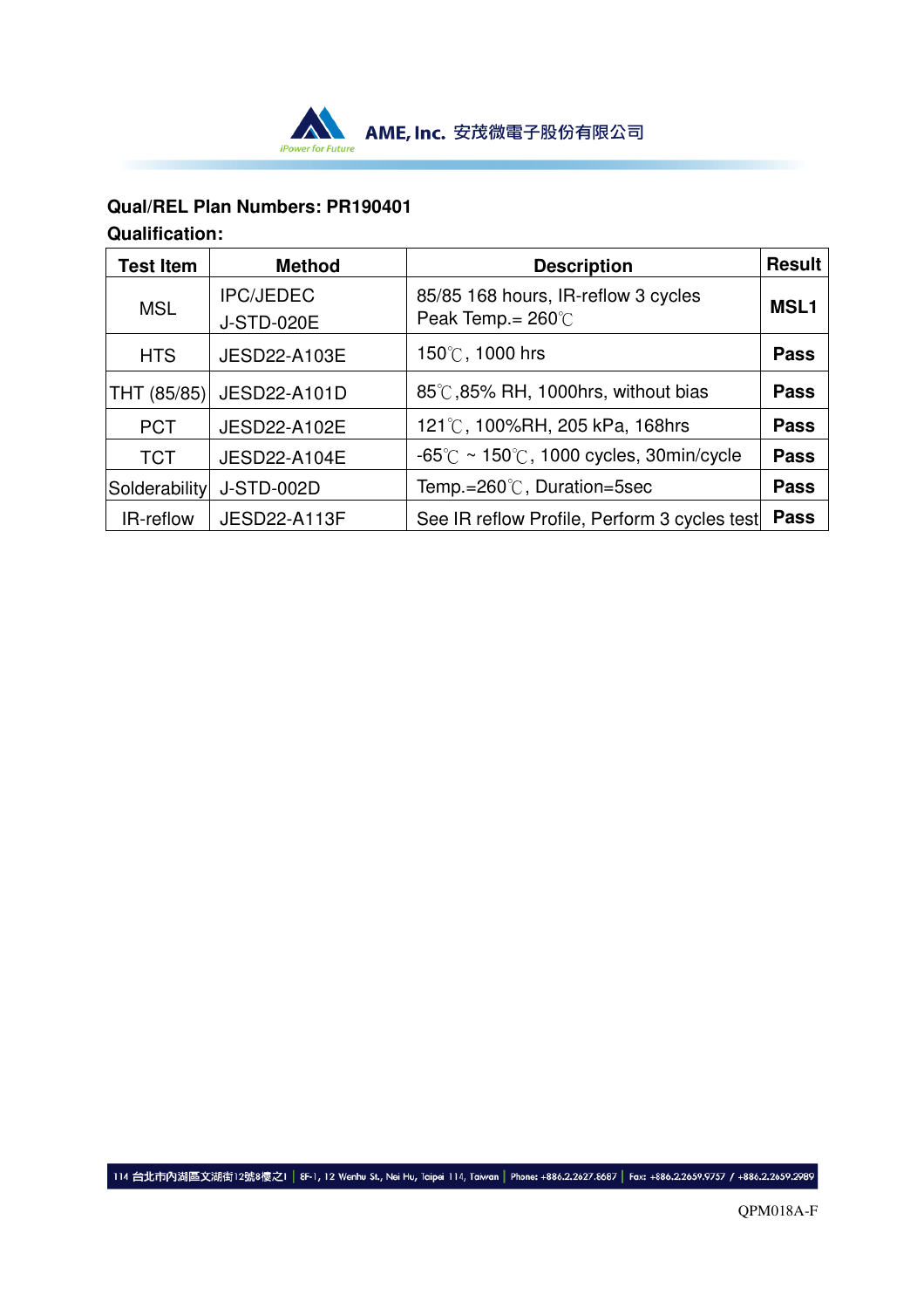

# Reliability Report for TO-252 Series Product (PCN20190801)

\_\_\_\_\_\_\_\_\_\_\_\_\_\_\_\_\_\_\_\_\_\_\_\_\_\_\_\_\_\_\_\_\_\_\_\_\_\_\_\_\_\_\_\_\_\_\_\_\_\_\_\_\_\_\_\_\_\_\_\_\_\_\_\_\_\_\_\_\_\_ **Prepared by Eric Chen, Manager of Quality & Reliability Dept.** 

114 台北市內湖區文湖街12號8樓之1 | 8F-1, 12 Wenhu St., Nei Hu, Taipei 114, Taiwan | Phone: +886.2.2627.8687 | Fax: +886.2.2659.9757 / +886.2.2659.2989

QPM018A-F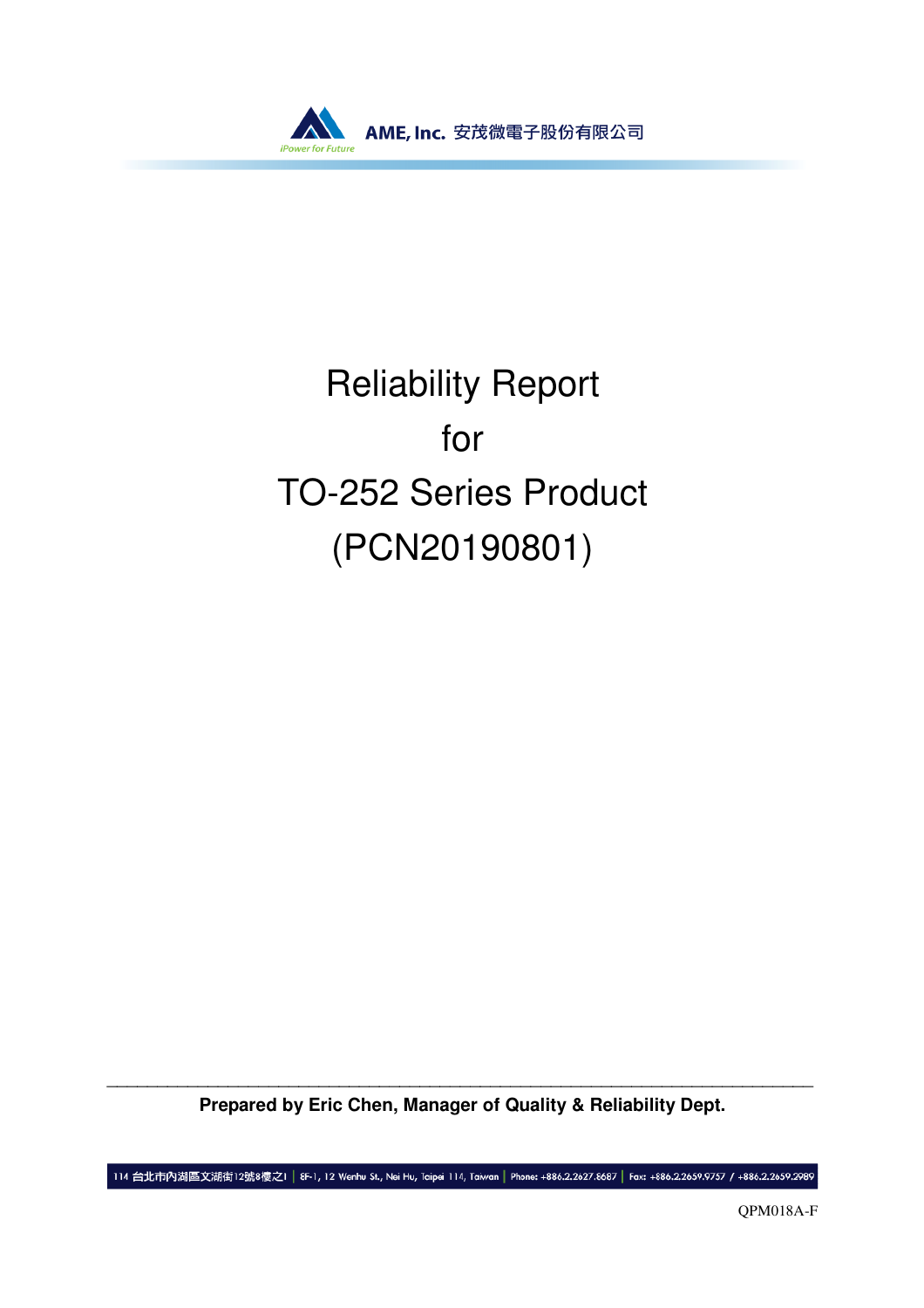

### **Conclusion:**

The TO-252 series product has successfully met AME's reliability standard that is required on all AME, Inc products.

Furthermore, QRA Dept. of AME, Inc monitors the reliability continuously to make sure that all TO-252 series product will still meet AME's reliability standard in the future.

# **Table of Contents:**

- Ⅰ、Package Reliability Test Result
- Ⅱ、IR-reflow Test Result

114 台北市內湖區文湖街12號8樓之1 | 8F-1, 12 Wenhu St., Nei Hu, Taipei 114, Taiwan | Phone: +886.2.2627.8687 | Fax: +886.2.2659.9757 / +886.2.2659.2989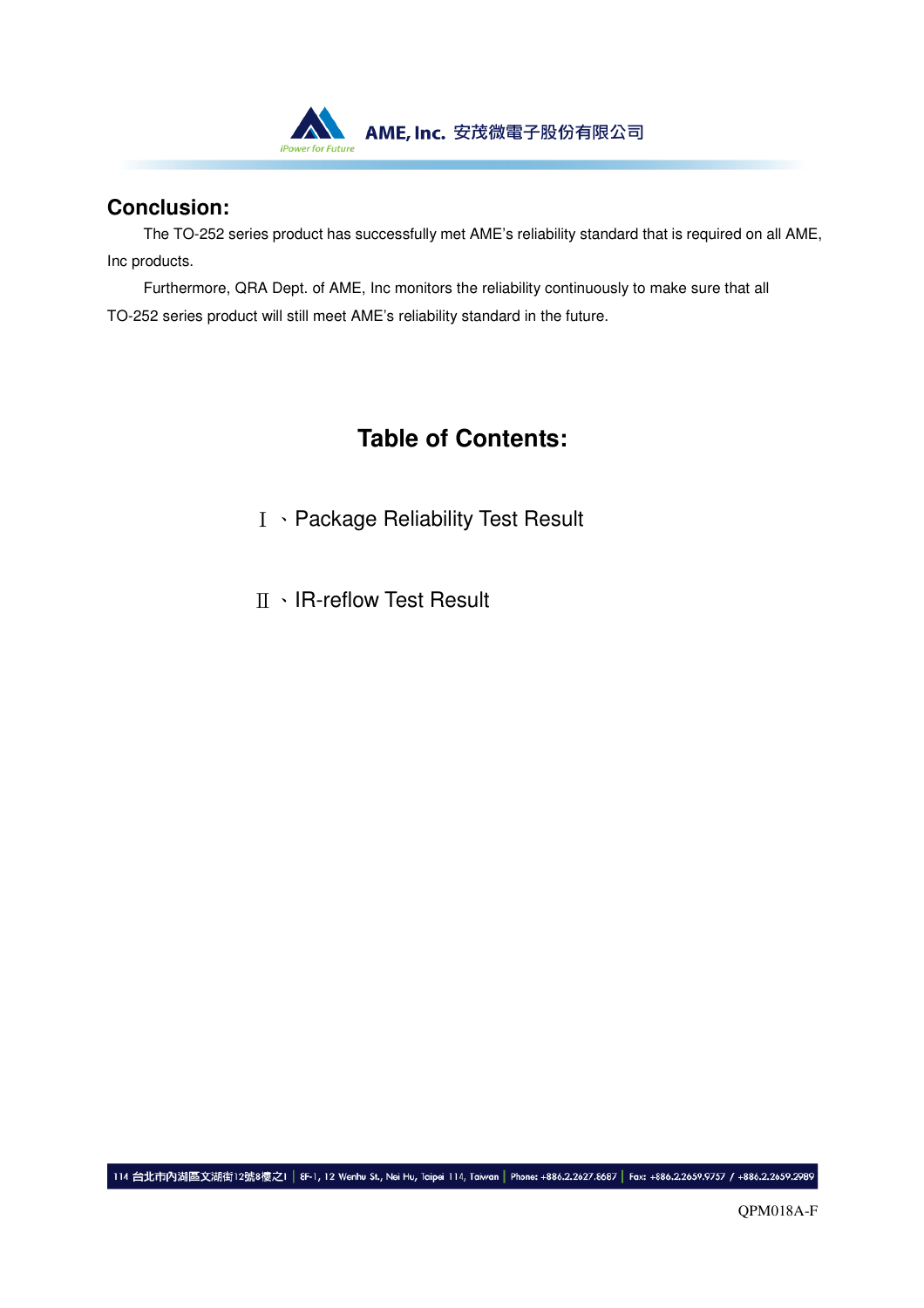

# Ⅰ、**Package Reliability Test Result:**

| <b>Test Item</b> | <b>Test Condition</b>              | <b>Sample Size / Failures</b> | <b>Result</b> |
|------------------|------------------------------------|-------------------------------|---------------|
| <b>MSL</b>       | 85/85 168 hours                    | 22 $pcs/0$ pcs                | Level 1       |
|                  | IR-reflow 3 cycles                 |                               |               |
|                  | Peak Temp. = $260^{\circ}$ C       |                               |               |
|                  | IPC/JEDEC J-STD-020E               |                               |               |
| <b>HTS</b>       | Precondition <sup>NOTE 1</sup>     | 77 $pcs/0$ pcs                | Pass          |
|                  | Temp.= $150^{\circ}$ C             |                               |               |
|                  | Duration=1000 hours                |                               |               |
|                  | Unbiased,                          |                               |               |
|                  | Read at 1000 hours                 |                               |               |
| <b>THT</b>       | Precondition <sup>NOTE 1</sup>     | 77 pcs $/ 0$ pcs              | Pass          |
|                  | Temp.=85℃, R.H.=85%                |                               |               |
|                  | Duration=1000 hours                |                               |               |
|                  | Unbiased,                          |                               |               |
|                  | Read at 1000 hours                 |                               |               |
| <b>PCT</b>       | Precondition <sup>NOTE 1</sup>     | 77 pcs $/ 0$ pcs              | Pass          |
|                  | Temp.=121℃, R.H.=100%              |                               |               |
|                  | 205 kPa, Unbiased                  |                               |               |
|                  | Duration=168 hours                 |                               |               |
|                  | Read at 168 hours                  |                               |               |
| <b>TCT</b>       | Precondition <sup>NOTE 1</sup>     | 77 pcs $/ 0$ pcs              | Pass          |
|                  | $-65^{\circ}$ C ~ 150 $^{\circ}$ C |                               |               |
|                  | 1000 cycles Unbiased,              |                               |               |
|                  | Read at 1000 cycles                |                               |               |
| Solderability    | Temp.= $260^{\circ}$ (lead-free)   | $5$ pcs $/ 0$ pcs             | Pass          |
|                  | Duration=5sec                      |                               |               |

**NOTE 1:** 85/85 168 hours + IR-reflow 3 cycles with Peak Temp.= 260℃

|114 台北市內湖區文湖街12號8樓之1 | 8F-1, 12 Wenhu St., Nei Hu, Taipei 114, Taiwan | Phone: +886.2.2627.8687 | Fac: +886.2.2659.9757 / +886.2.2659.2989